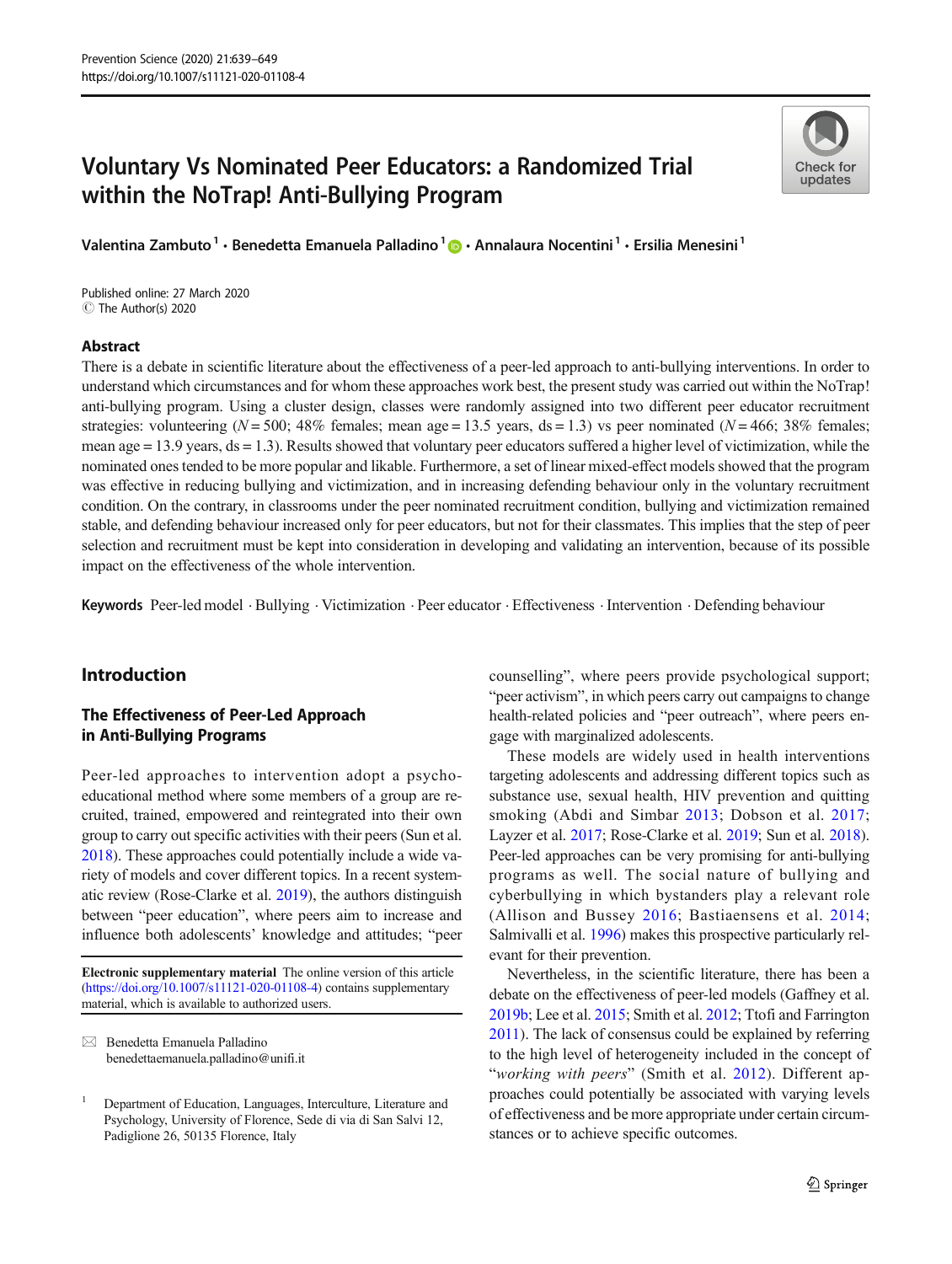In their meta-analyses on effectiveness of school-based anti-bullying programs, Ttofi and Farrington ([2011\)](#page-10-0) affirm that working with peers may have iatrogenic effects and reinforce victimization. For instance, in a study about an ecological anti-bullying program with a peer-led component (Rahey et al. [2002\)](#page-10-0), the authors found that bullying did not decrease after 4 months of implementing the program. Furthermore, in a study about the Friendly Schools project (Cross et al. [2004\)](#page-9-0), both intervention and control groups resulted in increased levels of victimization over time.

On the other hand, there are studies in which peer-led models work. For instance, in the three studies analysed in Lee, Kim and Kim's meta-analysis ([2015](#page-10-0)) about programs with a peer-counselling component, this strategy achieved a reduction of the perception of bullying (Houlston and Smith [2009\)](#page-9-0), a significant reduction of bullying, an increase in empathic attitudes and self-esteem (Wong et al. [2011](#page-10-0)), a reduction of aggression and an overall improvement of classroom behaviour (Fonagy et al. [2009\)](#page-9-0). Among these studies, only Houlston and Smith [\(2009](#page-9-0)) specified that peer counsellors were volunteers selected by staff and student members of the school council. In all the other studies, the specific way in which peer leaders were selected is unknown (Rahey et al. [2002](#page-10-0); Cross et al. [2004](#page-9-0); Wong et al. [2011;](#page-10-0) Fonagy et al. [2009\)](#page-9-0). It is possible that examining this information might help to explain some of the incongruent findings.

## The NoTrap! Program

Among evidence-based interventions framed within the peer education model, there is also the NoTrap! program. It is an online and school-based universal intervention program against bullying and cyberbullying which targets adolescents (Menesini et al. [2017\)](#page-10-0), which has provided evidence of its effectiveness (Palladino et al. [2016](#page-10-0)). Specifically, in Palladino and colleagues' studies (Palladino et al. [2016](#page-10-0)), two independent quasiexperimental trials were carried out in the 2011/2012 and 2012/2013 school years. Results showed that there was a significant decrease in bullying, victimization, cyberbullying and cybervictimization in the experimental group. These changes remained stable even 6 months after the end of the program (Palladino et al. [2016](#page-10-0)). According to recent meta-analyses, NoTrap! is one of the school-bullying prevention programs that were effective in reducing bullying and victimization among 88 studies (Gaffney et al. [2019b\)](#page-9-0), and one of the most effective in reducing cyberbullying perpetration and cybervictimization among 18 studies (Gaffney et al. [2019a\)](#page-9-0). In general, if we compare the studies considered in the two meta-analyses, NoTrap! is one of the few that have significant effects in two separate trials on all four behavioural outcomes.

# For Whom and Under which Circumstances Peer-Led Models Work

In order to go beyond the debate on the effectiveness of peerled models in anti-bullying programs, Smith et al. ([2012\)](#page-10-0), suggested a deeper focus on the different components involved in a peer-led approach to better understand "what works, for whom and under which circumstances." Following this consideration, within the NoTrap! antibullying program, the present work will focus on the two latter issues: for whom and under which circumstances the program is effective.

In regard to "for whom", according to Abdi and Simbar [\(2013](#page-9-0)), a peer educator is a member of a peer group that receives special training and information, and thus attempts to sustain a positive behaviour change among the group members. This means that a peer-led program should be aimed at empowering not only peer educators, but their peers as well. Nevertheless, in a study by Menesini et al. [\(2012](#page-10-0)) on the efficacy of the first version of the NoTrap! program (school year 2009/2010), the authors only found changes in the peer educator group, whereas the program was not effective for their classmates. Consequently, it seems important to evaluate whether the efficacy of the program is generalized to the classmates in the experimental group, and to test whether it is only found in peer educators.

As for "under which circumstances", different contextual factors can potentially affect the effectiveness of a peer-led model, such as the contents and the duration of the training, the trainers' attitude (more or less directive), the materials and/ or activities used to empower peer educators' skills, the peer educators' tasks (i.e. support services, mentoring, counselling, mediation/conflict resolution) or the level of autonomy of peer educators in these tasks (Thompson and Smith [2011\)](#page-10-0).

#### Peer Educators' Recruitment Strategy

Among these contextual factors, in the current study, we will focus on an understudied aspect of peer-led models, which is the strategy through which peer educators are recruited. Regarding literature on peer-led anti-bullying programs, most studies do not specify how peer educators have been recruited (Chaux et al. [2016;](#page-9-0) Fonagy et al. [2009;](#page-9-0) Twemlow et al. [2005;](#page-10-0) Rosenbluth et al. [2004](#page-10-0); Ortega and Del Rey [2004](#page-10-0); Rahey et al. [2002\)](#page-10-0). In some studies, we found peer educators had been chosen by adults (Connolly et al. [2015;](#page-9-0) Elledge et al. [2010;](#page-9-0) Houlston and Smith [2009](#page-9-0)), or via voluntary recruitment (Menesini et al. [2003;](#page-10-0) Zambuto et al. [2019a](#page-10-0)). To our knowledge, there are no studies on the impact of peer nomination recruitment in relation to anti-bullying interventions. Understanding how peer educators are chosen on the basis of their classmates' nominations is very important, given the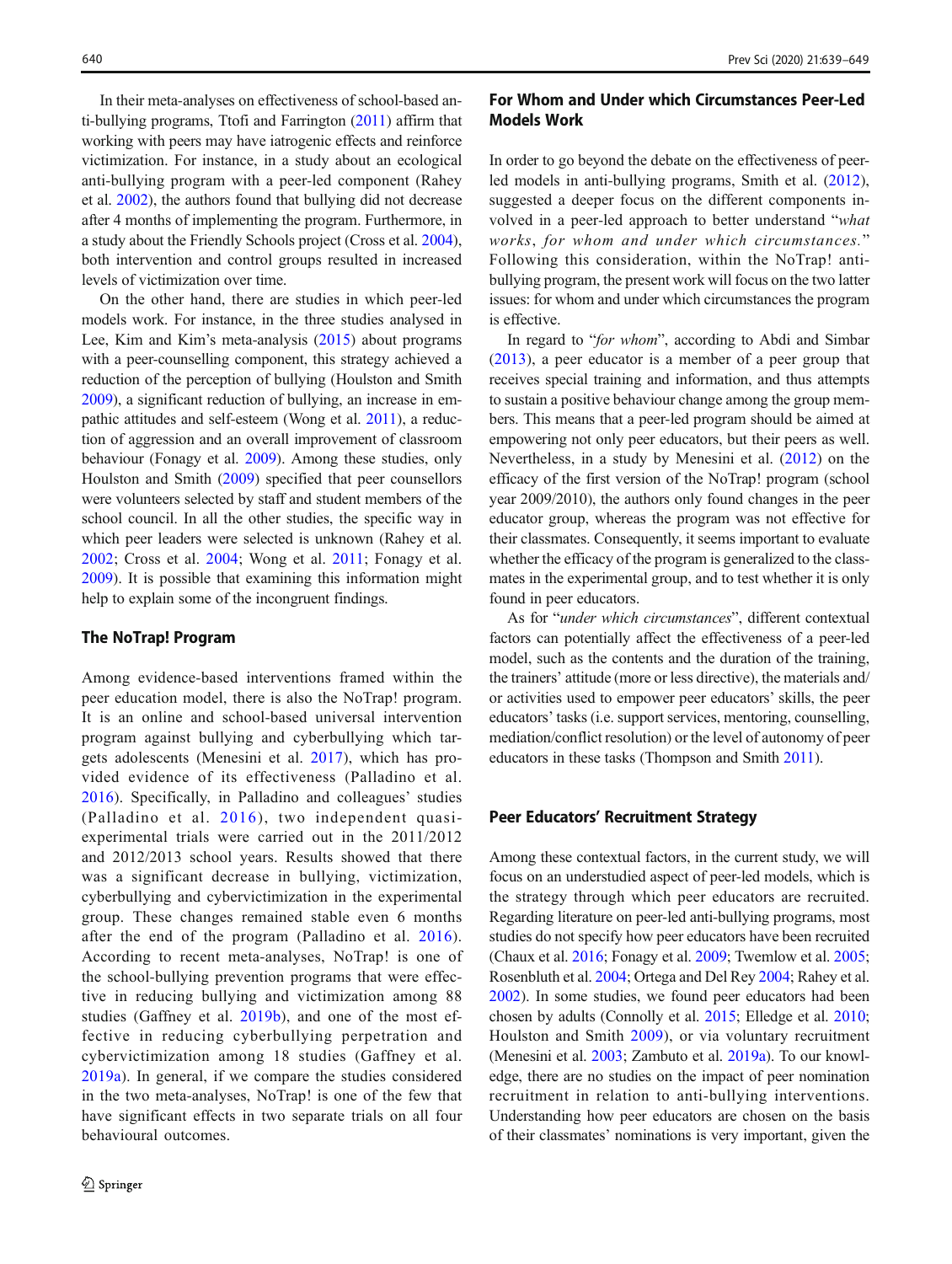social nature of bullying and the fact that some peers can play a role in supporting the bully or defending the victim.

The recruitment strategy applied could impact the characteristics of the selected peer educators. For instance, in a study of Houlston and Smith ([2009\)](#page-9-0), the school council selected peers for their interpersonal skills, previous experience, approachability, and suitability for the role. Results showed a reduction of bullying perception, but not in behaviour. In a study of Jackson and Campbell [\(2009](#page-10-0)), it was found that students selected by teachers to serve as peers for children with autism were more often perceived as popular, likeable and social leaders within the classroom. In a following study based on the same dataset, Campbell and Marino ([2009\)](#page-9-0) found that having classes nominate their own peers leads to choosing the most popular, prosocial and class-leading students. Unfortunately, the studies did not imply analyses on the impact of these two recruitment strategies, so we have no information about their effectiveness.

Peer educators chosen by their own peers could be the most popular students (Campbell and Marino [2009](#page-9-0)). In accordance with Bandura's theory of social learning, the modelling process could be influenced by the status and prestige of the model. Then, a popular peer educator could have a stronger normative influence over his or her classmates. This means that nominated peer educators, because of their higher social status, could more likely be agents of change within their class, compared to voluntary peer educators.

In relation to voluntary recruitment, in a previous study on NoTrap! peer educators (Zambuto et al. [2019a](#page-10-0)), the authors examined differences between peer educators, who were all voluntary, and their classmates. Results showed that peer educators were different from their classmates for their higher levels of victimization, defending behaviour, perceived support from friends and prosocial behaviour, with some degree of difference based on their gender. The study was based on the same dataset of a previous one in which NoTrap! was found to be effective in reducing bullying, victimization, cyberbullying and cybervictimization (Palladino et al. [2016\)](#page-10-0). We do not know if the voluntary recruitment has played a role on the effectiveness of the program, because no alternative recruitment strategy to the voluntary one was included in the original study. In any case, these results suggest that selfnomination and volunteer recruitment may allow students who are more sensitive and empathic toward victims to make a change in the group relationship (Zambuto et al. [2019a](#page-10-0)). We can speculate that voluntary peer educators could be particularly motivated to counteract a problem that they had experienced directly (Zambuto et al. [2019a](#page-10-0)). In this regard, previous studies found that when peer educators perceived the program as fitting with their personal values, they were more likely to implement it and stay engaged in it over time (Convey et al. [2010;](#page-9-0) Lorthios-Guilledroit et al. [2018\)](#page-10-0). Besides, a deeper involvement in the problem could make them a more credible source of information for their classmates. On the other hand, it is possible that voluntary recruitment could activate students who have been victimized, and as a result are less empathetic toward bullies. These students may also be seen as "victims" or be unpopular within the class, leading to less uptake of the intervention.

In general, there is a lack of studies on the impact of the peer recruitment strategy on the effectiveness of an intervention. In light of this, in the present study, we will focus and compare two different approaches within the peer-led models: "peer nomination recruitment" and "voluntary recruitment". It is possible that the effectiveness of a peer-led model depends on the characteristics of the peer educators. Thus, the strategies for the recruitment could become a key factor for the success of the intervention.

# The Present Study

In the present study, we aim to investigate the effect of the peer educators recruitment strategy on the effectiveness of the NoTrap! anti-bullying program, measured as a longitudinal change on the main behavioural outcomes: victimization, bullying and defending behaviour. Starting from this general research goal, we defined an experimental cluster design trial in which we randomly assigned the classes involved in the NoTrap! program to one of the experimental conditions: (A) classrooms in which students voluntarily decide to become peer educators (voluntary recruitment condition—VR); (B) classrooms in which peer educators are nominated by their classmates (nomination recruitment condition—NR).

We can distinguish two different aims:

Aim 1—investigate whether "voluntary peer educators", "class-nominated peer educators" and "classmates" (=no peer educators) show different individual and sociorelational characteristics: victimization, bullying, defending behaviour and the sociometrical status (likability and popularity).

Aim 2—understand "under which circumstances and for whom" the NoTrap! program is effective. Specifically, we evaluate whether recruitment and the role played by the students in the program (peer educators vs all the other classmates) affect the effectiveness of the program.

# Methods

## Participants and Procedure

One thousand five students (44% females) from 45 classes of 15 secondary schools in Tuscany participated in the NoTrap!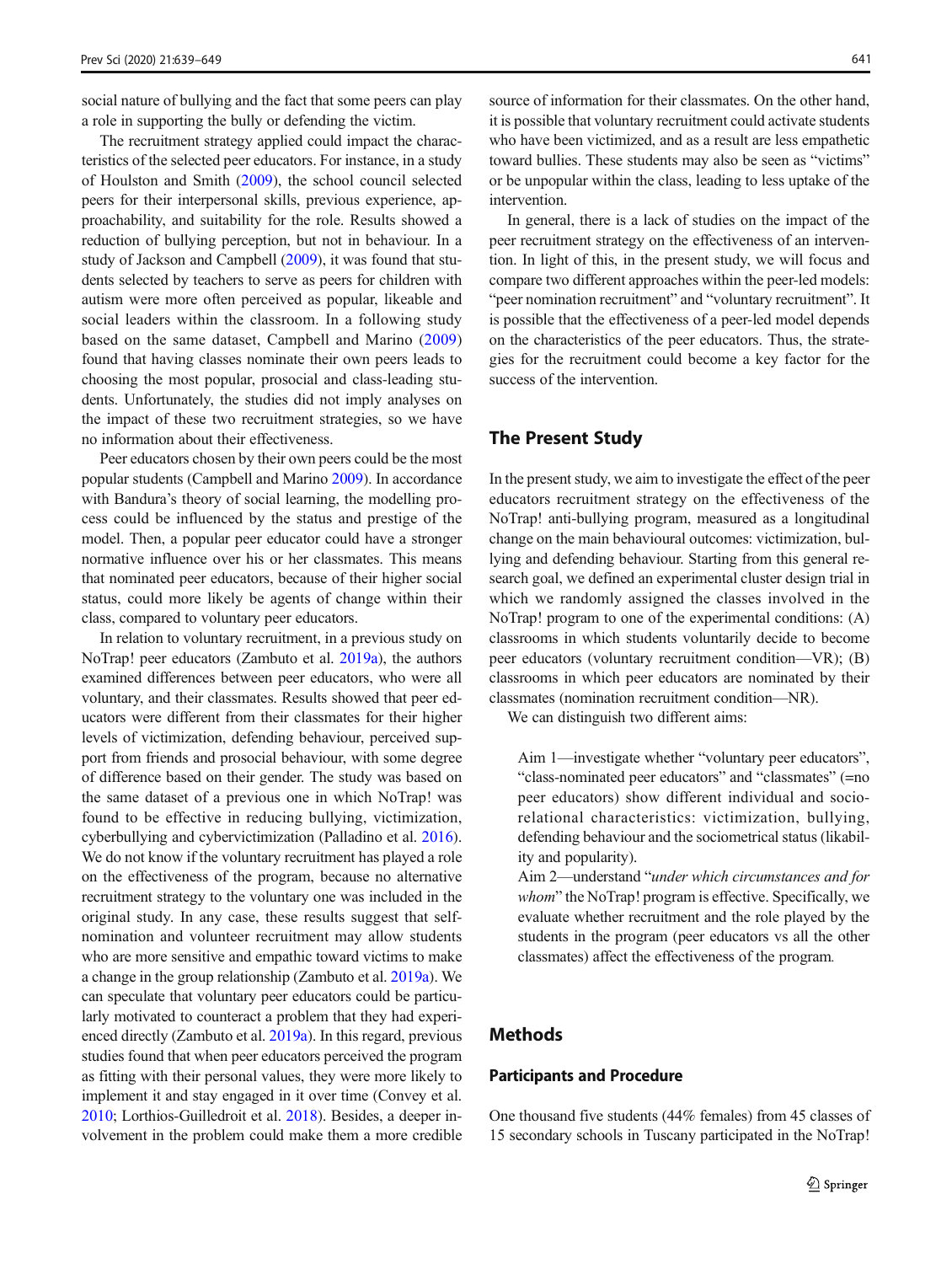program in the 2015/2016 school year. Specifically, there were 432 middle school students (7° and 8° grades) and 573 high school students ( $9^{\circ}$  and  $10^{\circ}$  grades). The participants' age ranged from 12 to 18 years old (mean =  $13.7$  years, ds = 1.34). Seventy-seven per cent of the students belong to the Italian ethnic majority. True to the greater Italian context, the other participants were very diverse. The most consistent ethnic minority groups were 2% Albanian, 1% Romanian and 1% Moroccan, while the remaining 19% of participants came from various countries of the world (each with less of 1% of frequency).

Schools were selected using a self-selection inclusion process, and the classes were selected by the school staff, depending on class teachers' availability to engage in the program. There were no eligibility criteria. We randomly assigned the classes to two experimental conditions, regardless of the school they belong to: (a) 22 classes in which peer educators were invited to voluntarily assume this role (voluntary recruitment—VR; 518 students) and (b) 23 classes in which peer educators were nominated by their classmates (classmate nomination recruitment—NR; 487 students). This experimental design was adopted in order to control school- and classlevel variables by randomly assigning each class to its experimental condition. We also accounted for the nested structure of the data (school and level) in the analyses by using multilevel mixed models.

Both experimental conditions participated in all of the NoTrap! program phases, namely, (1) teacher training, (2) class meeting to raise student awareness, (3) peer educator training and finally (4) activities led by peer educators in class about empathy toward victims and coping strategies to escape from victimization (for a more detailed description of the program, see Menesini et al. [2017](#page-10-0) and Zambuto et al. [2019b\)](#page-10-0). The implementation fidelity and dosage were strictly monitored in our experimental design even when the trial was run in real-world conditions. The teachers sent us a report at the end of activities to supply us with evidence on the correct implementation of the final phase led by the peer educators. In both conditions, 100% of classes completed all the program's phases. All peer educators used the same standardized printed materials during training and for the two class activities. Finally, the same two trainers conducted the awareness meeting and the trainings—with both teachers and peer educators, and they were the teachers' reference straight from the beginning, as to ensure the highest level of fidelity.

For both experimental conditions at the end of the class meeting to raise student awareness—phase (2), the NoTrap! trainers explained the meaning of being a peer educator in the program. Specifically, it was explained that peer educators had to attend a training session and then carry out activities with their classmates. Then, in the VR condition, the trainers requested for volunteers to assume the role of peer educators. Students who publicly raised their hand were selected. In NR condition, each student wrote the name of a classmate he/she wanted to assume this role on a piece of paper (anonymously); students who received the highest number of nominations became peer educators. Specifically, the number of nominations for each nominated peer educator varied between three and 13. In both conditions, the number of peer educators for each class ranged from three to seven, based on class size. We allowed one peer educator for every 4–5 students in each class.

We had two waves of data collection: November 2015 (T1, wave 1, before starting the NoTrap! program) and May–June 2016 (T2, wave 2, after the end of the two peer-led activities). The questionnaires were administered in class by trained research assistants during school hours.

Preliminary informed consent, consisting of initial approval by the School Principal and the class council, was requested. Once permission was gained from schools, informative letters were sent to all students and to their parents, explaining the study, the intervention aims and requesting the parents' consent for their child's participation. Ninety-six per cent of the target sample received parents' approval to participate in the study and in the intervention. Our final sample consisted of a total of 966 students, 500 of which were assigned to the VR condition (48% females, mean age = 13.9;  $ds = 1.3$ ) and 466 to the NR condition (38% females; mean age = 13.5;  $ds = 1.3$ ). Overall, 879 students filled out the questionnaires on T1 and 797 on T2 (87 students on T1 and 169 on T2 were absent from school on the days we administered the survey) (Fig. [1](#page-4-0)).

In summary, for the present study, we have four subgroups generated by the intersection of the following two conditions: the Experimental condition (Classrooms with voluntary peers and classrooms with nominated ones) AND the Peer educator condition vs the rest of the class. Specifically, in the VR condition, there are 101 peer educators (57% females, 50% middle school) and 399 classmates (45% females, 51% middle school). In the NR condition, there are 75 peer educators (36% females, 41% middle school) and 391 classmates (39% females, 34% middle school). In both groups of peer educators, the majority were Italian (84% among voluntary peer educators and 80% among the nominees).

In order to address our first goal, we used data from the first data collection (T1). Specifically, we compared the three subgroups: (1) voluntary peer educators, (2) nominated peer educators and (3) "All the classmates" who were the students from the two experimental groups not involved as peer educators. Excluding absentees on T1, we had 97 voluntary peer educators, 70 nominated peer educators and 712 classmates.

For our second goal, we used longitudinal data derived from both time points (T1 and T2). We compared changes over time in the two experimental groups (VR classes and NR classes) and in the peer educators vs the classmates condition.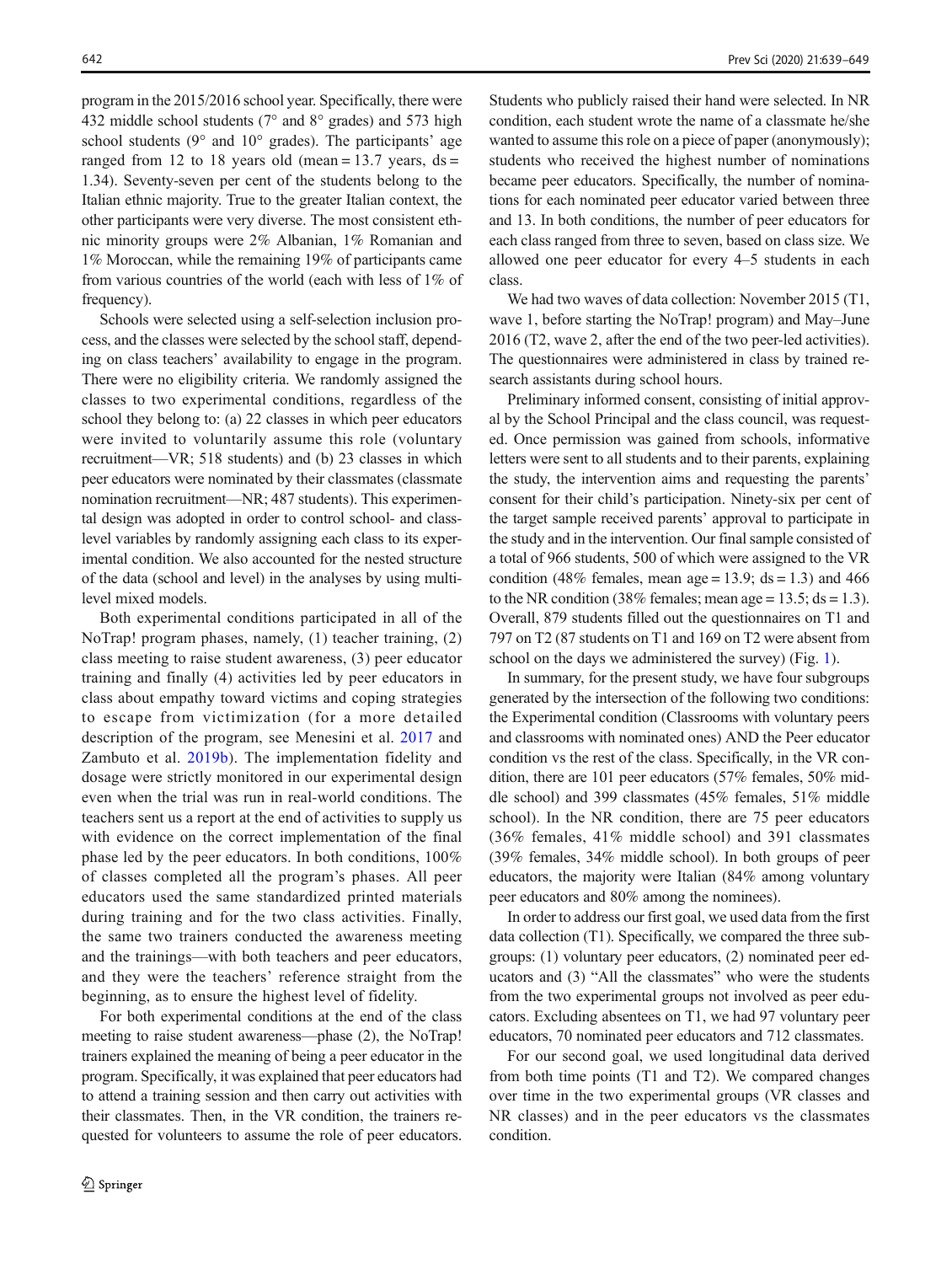<span id="page-4-0"></span>

Fig. 1 Flowchart of the recruitment and retention of participants in the evaluation

#### Measures

Bullying and victimization. The Florence Bullyingvictimization Scales (FBVSs) (Palladino et al. [2016\)](#page-10-0) were used. FBVSs consist of 20 items asking how often in the last couple of months the adolescents had experienced certain behaviours, either as perpetrators or victims (e.g. "I threatened someone"; "I was threatened"). A definition of bullying introduced the scale. Each item was evaluated along a 5-point scale from "never" to "several times a week." The two subscales consist of 10 items each. In each set of data collection, the scales present acceptable internal consistency: for victimization at T1 Cronbach's alpha is 0.77, and at t2 it is 0.79; for bullying at T1, it is 0.74, at T2 it is 0.77.

Defending Behaviour. We used an item of the Italian reduced version of the Participant Role Questionnaire (Menesini and Gini [2000](#page-10-0); Salmivalli et al. [1996](#page-10-0)), a measure based on peer nominations. Students were asked to nominate an unlimited number of classmates as victim defenders (Who are the boys or the girls who try to stop the bullying that a classmate is undergoing?). For each student, we computed the total nominations obtained, divided by the number of students in the class, in order to assign a weighted score for each one. The estimates ranged from 0 to 1.

Popularity and Likeability. We used four items based on peer nominations. Students were asked to nominate an unlimited number of classmates as popular or unpopular (Who are the most popular girls and boys in your classroom? Who are the least popular girls and boys in your classroom?) and which ones they liked most and least (Who are the boys and the girls that you like the most?—who do you enjoy the most or with whom do you spend your time? Who are the boys and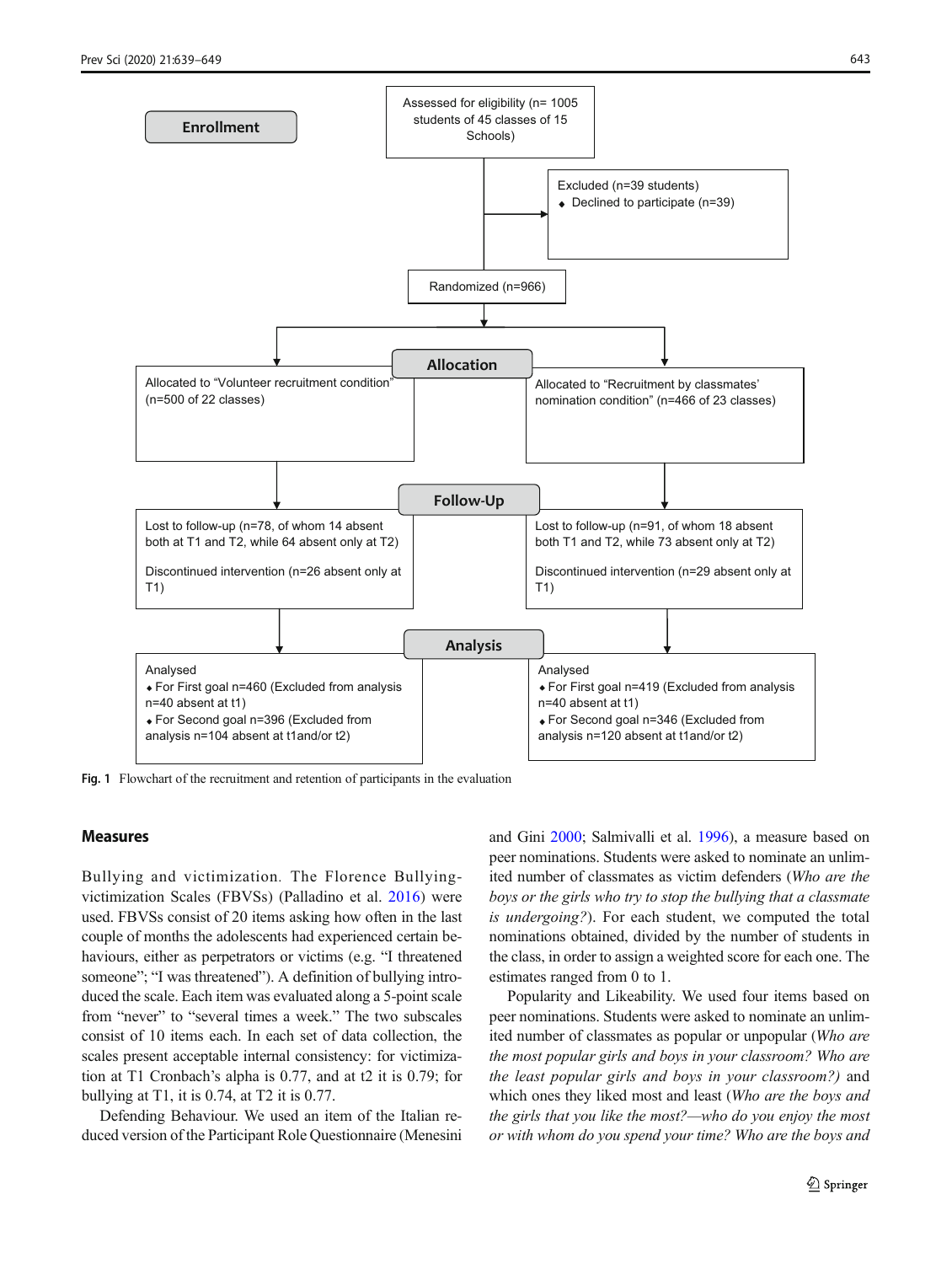the girls who you like the least—do you not enjoy or spend your time with?). For each student, we computed the total nominations obtained, divided by the number of students in the class, in order to assign a weighted score for each one. The estimates ranged from 0 to 1. We used these continued variables in the following analyses.

#### Overview of the Analyses

Analyses were conducted in SPSS. Given the non-normal distribution of victimization and bullying variables, we applied a logarithmic transformation and we used the transformed variables in all the subsequent analyses. Attrition analyses were carried out in order to evaluate whether adolescents with missing data at T2 differ significantly from adolescents with T1 and T2 data.

In order to test the comparability of the two experimental groups (baseline equivalence), we analysed the differences in the pre- test evaluations (Flay et al. [2005](#page-9-0); Gottfredson et al. [2015\)](#page-9-0). Specifically, we performed a set of multilevel mixed models on the target variables of our study (victimization, bullying, defending behaviour). The models used were 3 level random-intercept models (individuals within classrooms, within schools). A random-intercept model was fit to account for within-subject, within-classrooms, within-schools correlations. The fixed-effect portion of the model treated outcomes as a function of the experimental group condition (Classrooms with voluntary peer educators and classrooms with class-nominated peer educators). We used an alpha level of 0.05 for all statistical tests.

In order to address our first goal, a multivariate analysis of variance (MANOVA) was carried out, with the group condition (voluntary peers vs nominated peers vs classmates), gender and school grade (middle vs high school) as betweensubject variables. Outcome measures were victimization, bullying, defending behaviour, popularity, unpopularity, likeability and unlikeability. When multivariate results were significant, univariate analyses were considered and post hoc comparisons were performed using a Bonferroni correction.

In order to address our second goal, we used linear mixedeffects models (MIXED) with full-information maximum likelihood (ML) estimation. MIXED procedure handles more complex situations, in which experimental units are nested in a hierarchy. Specifically, we (2a) tested whether the experimental condition (VR and NR) moderates the effectiveness of the NoTrap! program in reducing victimization and bullying, and in increasing defending behaviour; (2b) tested whether the longitudinal change in the target outcomes can be moderated by the role students played in the intervention (peer educators vs their classmates); (2c) tested for significant interactions between the experimental condition (VR and NR) and the role students played in the intervention (peer educators and their classmates); (2d), measured the effect sizes of the effects (prepost change), comparing VR with NR method groups, and/or comparing peer educators and their classmates in each experimental condition when the interaction is significant.

We carried out three separate linear mixed-effect models. one for each outcome. The models used were 4-level (measurement occasion within individual, within classrooms, within schools) random-intercept models. A random-intercept model was fit to account for within-subject, within-classrooms, within-schools correlations. The fixed-effect portion of the model treated outcomes as a function of time, experimental condition, peer educator's role condition, and the interactions between these variables. In order to obtain the most parsimonious model for each outcome, we included only significant interactions in the final model. As a second step, significant interactions were followed up by examining the outcome variables of each group across time. The random-effect portion of the model considers the random effects of subjects, classrooms, and schools.

Finally, for goal 2d, effect sizes (Cohen's ds) of pre-post change were calculated. In particular, Cohen's d was calculated as the adjusted group mean difference divided by unadjusted pooled within-group standard deviation. Specifically, we calculated the two experimental groups' effect sizes, and, when significant, the effect sizes of the four subgroups generated from the interaction between the experimental condition and the peer educator's role (voluntary peer educators vs their classmates vs nominated peer educators vs their classmates).

# **Results**

#### Preliminary Analysis

The attrition analysis did not show any significant difference. In particular, the interaction between attrition by experimental group was not significant in relation to victimization  $(F_{(1)})$  $807.258$  = .094;  $p = .760$ , bullying  $(F_{(1, 816.853)} = 3.178;$  $p = .075$ ) and defending behaviour (F<sub>(1, 904.792)</sub> = .276;  $p = .600$ ). Overall, it seems reasonable to assume that missing data across time are randomly distributed and not related to our outcome variables and can thus be ignored (Missing at Random- MAR). Consequently, for the present studies, we used all the information available across time. No significant differences were found for victimization  $(F_{(1, 37.191)} = .396;$  $p = .245$ , bullying  $(F_{(1, 49.153)} = 3.936; p = .053)$  and defending behaviour  $F_{(1, 37.001)} = 1.518$ ;  $p = .226$ ) between the two experimental groups in the Pre-Test. This supports the assignment at *random*.

# First Goal

Descriptive statistics are reported in Table [1](#page-6-0). Multivariate tests showed a significant effect of group (voluntary peer educators,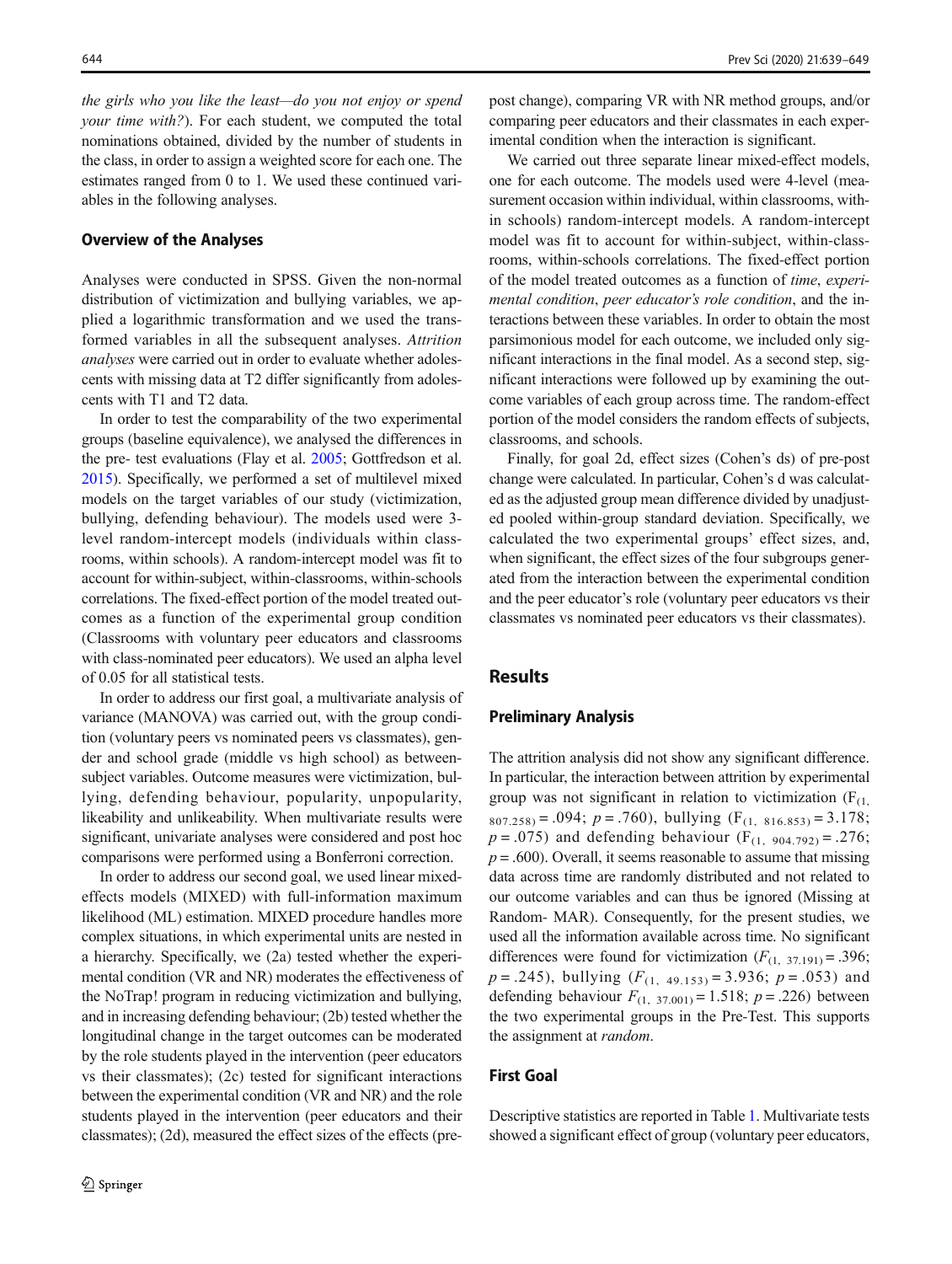#### <span id="page-6-0"></span>Table 1 Descriptive statistics and tests between subject effects for STUDY I

|                        | Volunteer<br>peers<br>$(n=95)$ |                   | Nominated<br>peers<br>$(n=65)$ |      | Classmates<br>$(n=650)$ |  | F, $p$ , partial eta squared*                              |                                     |                                     |  |  |  |
|------------------------|--------------------------------|-------------------|--------------------------------|------|-------------------------|--|------------------------------------------------------------|-------------------------------------|-------------------------------------|--|--|--|
|                        | Mean sd                        |                   | Mean sd                        |      | Mean sd                 |  | Group                                                      | Group by sex                        | Group by school grade               |  |  |  |
| Victimization          | 1.12                           | 0.13              | 1.08                           | 0.08 | 1.08                    |  | 0.10 $F(2, 797) = 4.092$ ; $p = .017$ ;<br>$n^2 = .013$    | $F(2, 797) = 1.331;$<br>$p = .265$  | $F(2, 797) = 0.831;$<br>$p = .436$  |  |  |  |
| <b>Bullying</b>        | 1.06                           | $0.08$ 1.1        |                                |      | 0.12 1.07               |  | 0.09 $F(2, 797) = 1.665$ ; $p = .190$                      | $F(2, 797) = 0.307$ ;<br>$p = .736$ | $F(2, 797) = 0.898$ ;<br>$p = .408$ |  |  |  |
| Defending<br>behaviour | 0.09                           |                   | $0.09$ 0.10                    |      | 0.09 0.07               |  | 0.09 $F(2, 797) = 2.896$ ; $p = .056$ ;<br>$n^2 = .007$    | $F(2, 797) = 0.686;$<br>$p = .504$  | $F(2, 797) = 0.966$ ;<br>$p = .381$ |  |  |  |
| Popularity             | 0.13                           | $0.15$ 0.20       |                                |      | $0.20 \quad 0.11$       |  | 0.16 $F(2, 797) = 9.221$ ; $p = .001$ ;<br>$n^2 = .020$    | $F(2, 797) = 1.400;$<br>$p = .247$  | $F(2, 797) = 1.271$ ;<br>$p = .281$ |  |  |  |
| Unpopularity           | 0.08                           | $0.14$ 0.07       |                                |      | $0.12$ 0.10             |  | 0.16 $F(2, 797) = 2.442$ ; $p = .88$                       | $F(2, 797) = 0.593;$<br>$p = .553$  | $F(2, 797) = 1.518;$<br>$p = .220$  |  |  |  |
| Likeability            | 0.20                           | $0.11 \quad 0.23$ |                                |      | $0.12$ 0.18             |  | 0.12 $F(2, 797) = 5.511$ ; $p = .004$ ;<br>$\eta^2 = .012$ | $F(2, 797) = 0.569$ ;<br>$p = .566$ | $F(2, 797) = 0.743$ ;<br>$p = .476$ |  |  |  |
| Unlikeability          | 0.06                           | 0.09 0.07         |                                |      | $0.08$ 0.08             |  | 0.09 $F(2, 797) = 1.269$ ; $p = .282$                      | $F(2, 797) = 0.238;$<br>$p = .789$  | $F(2, 797) = 2.403$ ;<br>$p = .091$ |  |  |  |

\*In italics the significant effects  $(p < 0.05)$ 

class-nominated peer educators and classmates) for victimization, popularity, likeability and a trend for the effect on defending behaviour (Table 1). In particular, post hoc tests with the Bonferroni correction showed that voluntary peers had a significantly higher level of victimization than classmates. On the other hand, nominated peers had the highest level of popularity compared both to volunteer peers and all the classmates. They also had higher level of likeability and of defending behaviour than classmates.

#### Second Goal

Table [2](#page-7-0) reported means and standard deviations of the target variables for the two waves of data collection for the two experimental conditions, and the peer educator's role conditions.

A significant interaction time by "experimental condition" has been found for victimization and bullying (Table [3\)](#page-7-0). We also found a significant three-level interaction—time by "experimental condition" by peer educator's role condition—for defending behaviour. This means that, with regard to victimization and bullying, in the two experimental conditions, the whole class (both peer educators and all the classmates) follows the same trend. Specifically, victimization and bullying significantly decrease over time only in classrooms with voluntary peer educators (victimization:  $B = 0.025$ ; SE = 0.005;  $p < 001$ ; bullying:  $B = 0.017$ ;  $SE = 0.004$ ;  $p < .001$ ), while there were no changes over time in classrooms with nominated peer educators (victimization:  $B = -0.000$ ; SE = 0.006;  $p = .958$ ; bullying:  $B = 0.005$ ;  $SE = 0.005$ ;  $p = .250$ ).

In relation to defending behaviour, it significantly increases over time in VR condition both for voluntary peers  $(B = -1)$ 

0.055; SE = 0.010;  $p < .001$ ) and their classmates ( $B = -$ 0.037;  $SE = 0.004$ ;  $p < .001$ ), whereas in NR condition, it increases only for nominated peer educators  $(B = -0.030; SE =$ 0.012;  $p = .016$ ), but not for their classmates ( $B = -0.008$ ;  $SE = 0.132$ ;  $p = .132$ ).

Comparing the two experimental conditions, effect sizes calculated using Cohen's d showed stronger pre-post changes in classrooms with volunteer peer educators than for all the outcomes, compared to nominated recruitment conditions (respectively, a decrease of  $d = 0.14$  vs no change  $(d = 0.00)$  for victimization; a decrease of  $d = 0.21$  vs no change  $(d = 0.04)$ for bullying.

Regarding defending behaviour, following the significant interaction found in the previous analyses (experimental condition\*time\*peer educator condition), we compared the effect sizes of four subgroups. They showed that volunteer peer educators reported the strongest increase  $(d = 0.37)$ ; nominated peer educators and classmates of volunteer peer educators reported very similar effect sizes (respectively  $d = 0.16$ ) and  $d = 0.14$ ). Finally, for the classmates of nominated peer educators, there was no increase  $(d = 0.03)$ .

# **Discussion**

The study contributes to the scientific debate on the effectiveness of peer-led models applied to an anti-bullying program (Gaffney et al. [2019b](#page-9-0); Lee et al. [2015;](#page-10-0) Smith et al. [2012](#page-10-0); Ttofi and Farrington [2011\)](#page-10-0). The lack of consensus is due to the controversial findings of studies about programs that use a peer-led component (Palladino et al. [2016](#page-10-0); Lee et al. [2015;](#page-10-0)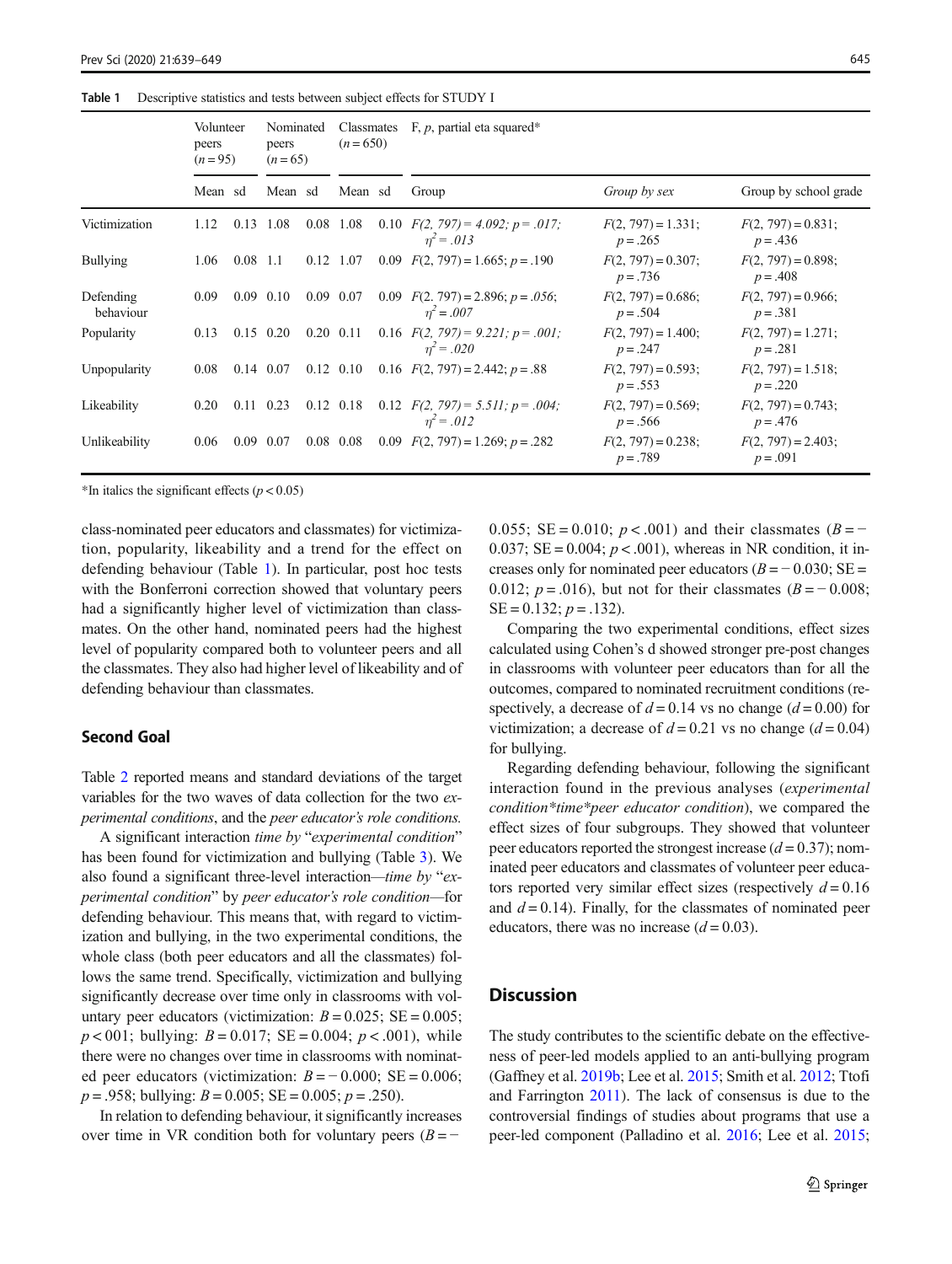|                        |                                                    | Experimental condition 1:<br>classrooms with volunteers peer educators |                                                           | Experimental condition 2:<br>Classrooms with peer educators nominated by classmates |                                                    |                                                           |                                                         |
|------------------------|----------------------------------------------------|------------------------------------------------------------------------|-----------------------------------------------------------|-------------------------------------------------------------------------------------|----------------------------------------------------|-----------------------------------------------------------|---------------------------------------------------------|
|                        |                                                    | Volunteer peer<br>educators<br>$N$ , Mean(sd)                          | Volunteer peer<br>educators' classmates<br>$N$ , Mean(sd) | Total<br>$N$ , Mean(sd)                                                             | Nominated peer<br>educators<br>$N$ , Mean(sd)      | Nominated peer<br>educators' classmates<br>$N$ , Mean(sd) | Total<br>$N$ , Mean(sd)                                 |
| Victimization          | T1<br>$(N = 814)$<br>T <sub>2</sub><br>$(N = 745)$ | $N = 88$<br>1.117(0.132)<br>$N = 80$<br>1.090(0.124)                   | $N = 333$<br>1.085(0.102)<br>$N = 303$<br>1.063(0.098)    | $N = 421$<br>1.091(0.110)<br>$N = 383$<br>1.068(0.104)                              | $N = 70$<br>1.087(0.077)<br>$N=67$<br>1.090(0.119) | $N = 323$<br>1.0749(0.090)<br>$N = 295$<br>1.0741(0.117)  | $N = 393$<br>1.077(0.088)<br>$N = 362$<br>1.077(0.117)  |
| <b>Bullying</b>        | T1<br>$(N = 817)$<br>T <sub>2</sub><br>$(N = 743)$ | $N = 88$<br>1.058(0.077)<br>$N = 80$<br>1.036(0.058)                   | $N = 332$<br>1.067(0.078)<br>$N = 303$<br>1.049(0.064)    | $N = 420$<br>1.065(0.078)<br>$N = 383$<br>1.046(0.063)                              | $N=71$<br>1.098(0.118)<br>$N=66$<br>1.081(0.114)   | $N = 326$<br>1.0785(0.097)<br>$N = 294$<br>1.0745(0.091)  | $N = 397$<br>1.082(0.101)<br>$N = 360$<br>1.076(0.096)  |
| Defending<br>Behaviour | T1<br>$(N = 941)$<br>T <sub>2</sub><br>$(N = 944)$ | $N=92$<br>0.088(0.087)<br>$N=92$<br>0.140(0.119)                       | $N = 392$<br>0.059(0.076)<br>$N = 392$<br>0.096(0.101)    | $N = 484$<br>0.064(0.079)<br>$N = 484$<br>0.104(0.106)                              | $N=79$<br>0.106(0.099)<br>$N=79$<br>0.140(0.135)   | $N = 378$<br>0.0884(0.103)<br>$N = 381$<br>0.0956(0.107)  | $N = 457$<br>0.0914(0.102)<br>$N = 460$<br>0.103(0.114) |

<span id="page-7-0"></span>Table 2 Descriptive statistics for the total sample and differentiated for experimental conditions and peer educator's role condition

Ttofi and Farrington [2011;](#page-10-0) Wong et al. [2011](#page-10-0); Fonagy et al. [2009;](#page-9-0) Houlston and Smith [2009](#page-9-0)). A deeper examination of the different components involved in a peer-led approach could help us to understand what works, for whom and under which circumstances (Smith et al. [2012;](#page-10-0) Gottfredson et al. [2015](#page-9-0)). The present study aimed to address this call. In particular, the focus was on the peer educators' recruitment strategy and on whether this factor may impact the program's effectiveness. Specifically, we systematically compared two conditions: peer nomination recruitment and voluntary recruitment.

As a first aim, we found that the recruitment strategy led to having peer educators with different characteristics. In line with a previous study (Campbell and Marino [2009](#page-9-0)), when peer educators are nominated by classmates, the most popular and likeable students are chosen. It is interesting to notice that classmates seem to be able to identify the positive leaders in their class. In fact, nominated peer educators in our study as well are the highest in defending behaviour. This result enriches the literature about peer-led anti-bullying programs, as it gives us a description of peer educators chosen by peers. With regard to voluntary recruitment strategy, these results replicate what was found in a previous study with a different sample (Zambuto et al. [2019a\)](#page-10-0). Voluntary peer educators are higher in victimization. This means that the decision to take on this role seems to be driven by direct involvement in bullying.

Looking at our second aim, results provide evidence that the strategy chosen to recruit peer educators may moderate the

Table 3 Mixed model predicting behavioural outcomes of victimization, bullying and defending behaviour

|                                                                     | Victimization |                 |                  | <b>Bullying</b> |                 |                  | Defending behaviour |                 |                  |
|---------------------------------------------------------------------|---------------|-----------------|------------------|-----------------|-----------------|------------------|---------------------|-----------------|------------------|
|                                                                     | df            | B(SE)           | $\boldsymbol{p}$ | df              | $B$ (SE)        | $\boldsymbol{p}$ | df                  | B(SE)           | $\boldsymbol{p}$ |
| Intercept                                                           | 87.464        | 1.080(0.010)    | < .001           | 185.784         | 1.048(0.008)    | $-.001$          | 14.485              | 0.135(0.017)    | < .001           |
| Time                                                                | 766.441       | 0.024(0.005)    | < .001           | 731.078         | 0.017(0.004)    | < .001           | 942.569             | $-0.052(0.010)$ | < .001           |
| Experimental condition                                              | 54.189        | 0.015(0.010)    | .151             | 60.655          | 0.029(0.008)    | .001             | 39.061              | 0.005(0.023)    | .507             |
| Peer educator's role condition                                      | 838.184       | $-0.022(0.008)$ | .006             | 828.054         | 0.000(0.007)    | .978             | 902.751             | $-0.037(0.009)$ | < .001           |
| Time by experimental condition                                      | 767.472       | $-0.025(0.008)$ | .001             | 731.751         | $-0.011(0.006)$ | .048             |                     |                 |                  |
| Time by experimental condition<br>by peer educator's role condition |               |                 |                  |                 |                 |                  | 1105.673            | 0.027(0.006)    | < .001           |
| Residual variance                                                   |               | 0.005(0.000)    | < .001           |                 | 0.003(0.000)    | $-.001$          |                     | 0.005(0.000)    | < .001           |
| Subject: random intercept                                           |               | 0.005(0.000)    | .046             |                 | 0.004(0.000)    | .023             |                     | 0.001(0.000)    | < .001           |
| Classroom: random intercept                                         |               | 0.000(0.000)    | < .001           |                 | 0.000(0.000)    | < .001           |                     | 0.004(0.001)    | < .001           |
| School: random intercept                                            |               | 0.000(0.000)    | .249             |                 | a               | ٠                |                     | 0.000(0.001)    | .892             |

The final model both for victimization and bullying included the significant interaction time by experimental condition. For defending behaviour, the three-way interaction time by experimental condition by educator's role condition was significant and included in the final model

<sup>a</sup> This parameter is set to zero because it is redundant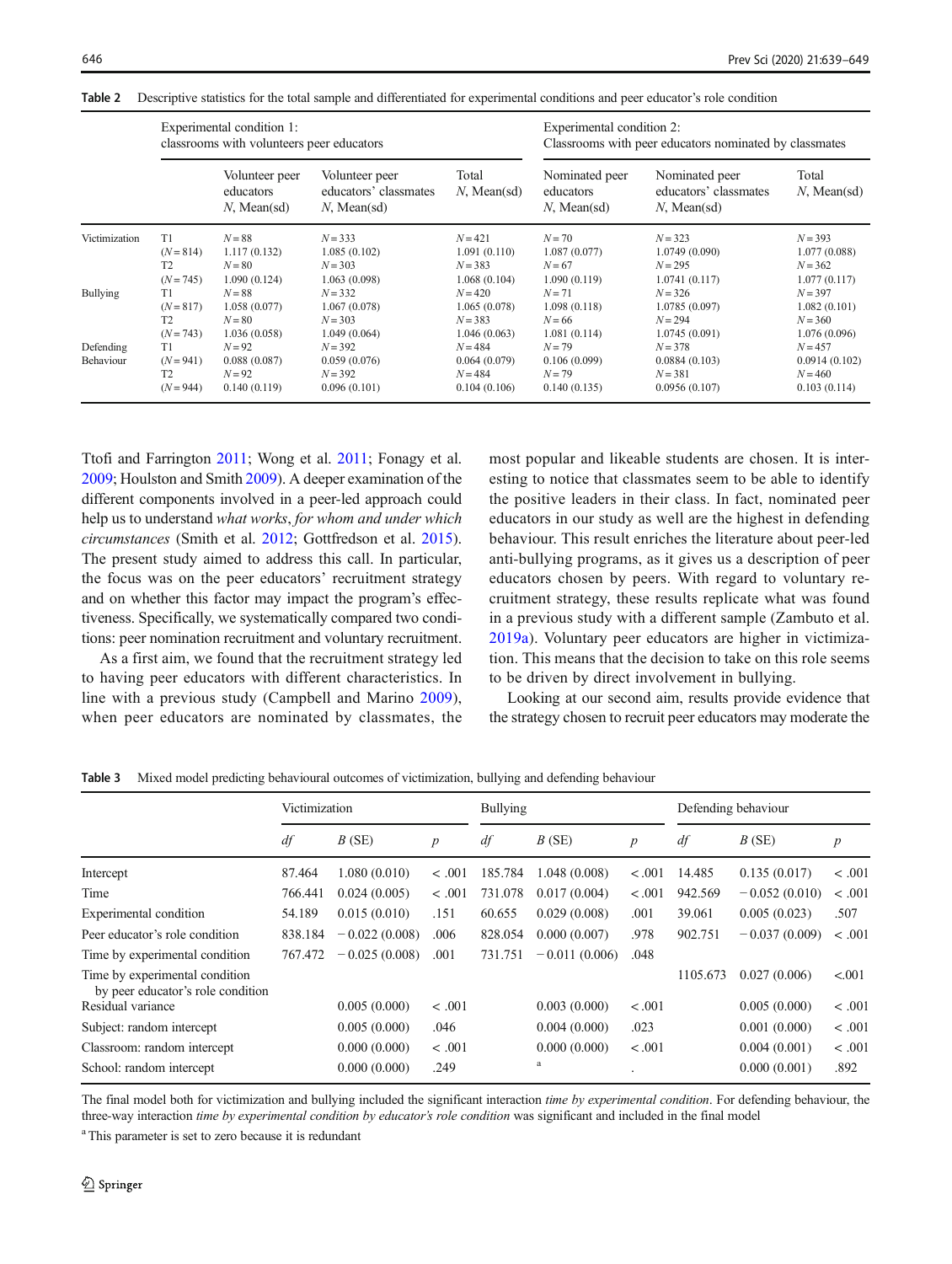effectiveness of the intervention. We found that, despite 100% of classes in both conditions attended all the phases of the program, NoTrap! has been effective in reducing victimization and bullying and in increasing defending behaviour only in classrooms with the voluntary recruitment condition, both for peer educators and their classmates. On the contrary, in classrooms with the peer nomination recruitment condition, bullying and victimization remained stable, and defending behaviour increases only for peer educators, but not for their classmates.

The comparison between the two peer educators' recruitment conditions gives us useful insights on the importance of an understudied aspect of peer-led models: the recruitment strategy. This single feature of a program can influence under which circumstances a peer-led model works or not. We can conclude that just working with peers may not be enough to make an intervention effective. As argued by Smith et al. [\(2012\)](#page-10-0), different models and specific implementation procedures and features can make the difference between an effective peer-led program and an ineffective one. In line with this statement, our results suggest that, regardless of the strategy chosen, the recruitment phase should be well thought out, planned and tested in relation to other strategies, because it may have an impact on the program's effectiveness.

Finally, regarding for whom the intervention is effective, we found that the voluntary recruitment condition was effective for the whole class. On the contrary, the nominated peer educators are not able to be agents of change for their classmates. In fact, while they increased the defending behaviour score, they seem unable to transfer this change to their classmates. This result is very relevant because in order to be considered effective, a peer-led model should pursue the objective of making peer educators able to act as agents of change in their class or group of reference.

Previous trials on the effectiveness of NoTrap! (Palladino et al. [2016\)](#page-10-0) evaluated the classic version of the program, in which peer educators were volunteers. This means that the present study may be considered as a third independent quasi-experimental trial to confirm the effectiveness of the NoTrap! program in reducing bullying and victimization. Furthermore, while in the previous trials the authors considered only the global effects without differences between peer educators and their classmates, in the present study, the two target populations were tested separately. Results showed significant effects on both of them.

Moreover, the present study investigated a new outcome that had never been evaluated before. In fact, we found that NoTrap! increases the level of defending behaviour as well. The differences between VR and NR groups can explain why in the "peer nomination condition", where there was no increase of defending behaviour in the classmates, we did not find any effect of the program also for bullying and victimization reduction.

In conclusion, the findings of the present study provide an important contribution to the debate on the effectiveness of working with peers in an anti-bullying program. The recruitment phase is a crucial step. Adopting voluntary recruitment versus peer nomination could lead to completely different levels of effectiveness of the program. This does not mean that voluntary recruitment should be preferred in all peer-led programs. On the contrary, our results suggest that the process of peer selection and recruitment must be kept into consideration in developing and validating a peer-led intervention.

# Limitation and Future Studies

Although the results are encouraging, we know that the absence of a control group is an important methodological limitation. In order to overcome this limitation, we randomly assigned participants to two experimental conditions, although we are aware that a control group would have strengthened our results. Additionally, schools and classes were selected using a self-selection inclusion process and we cannot exclude a potential selection bias. Moreover, a limitation of the study is the absence of a third recruitment strategy, "recruitment by adults." The decision of not including this third condition was driven by the difficulties of using an adult-based approach in a model aimed to strengthen students participation. Further research should consider the characteristics and effectiveness of peer educators chosen by adults compared to voluntary recruitment. Finally, the sample size, the number of conditions and the complexity of the analyses cannot allow us to include gender in the model and clarify possible interactions with the conditions.

Besides, many questions remain open. For instance, future research could compare victims who decide to become peer educators to the ones that do not take on this role, in order to investigate whether students who decided to become peer educators are a "particular kind of victim," different from the traditional ones. We know that they are victims who also perceived a high level of social support (Zambuto et al. [2019a\)](#page-10-0), but it could be interesting to investigate whether they differ in other features, such as self-efficacy or resilience. Another interesting open research question is related to the motivation that supports peer educators in undertaking their role. Do they intend to help others or to reach a higher social status within their class?

Besides, further research could reveal which mediation mechanisms make voluntary peer educators more effective than nominated ones. We can speculate that the first ones have higher motivation for their task. A voluntary decision is intrinsically linked with higher motivation. Voluntary peer educators have been victimized in the past: this characteristic could make them more engaged with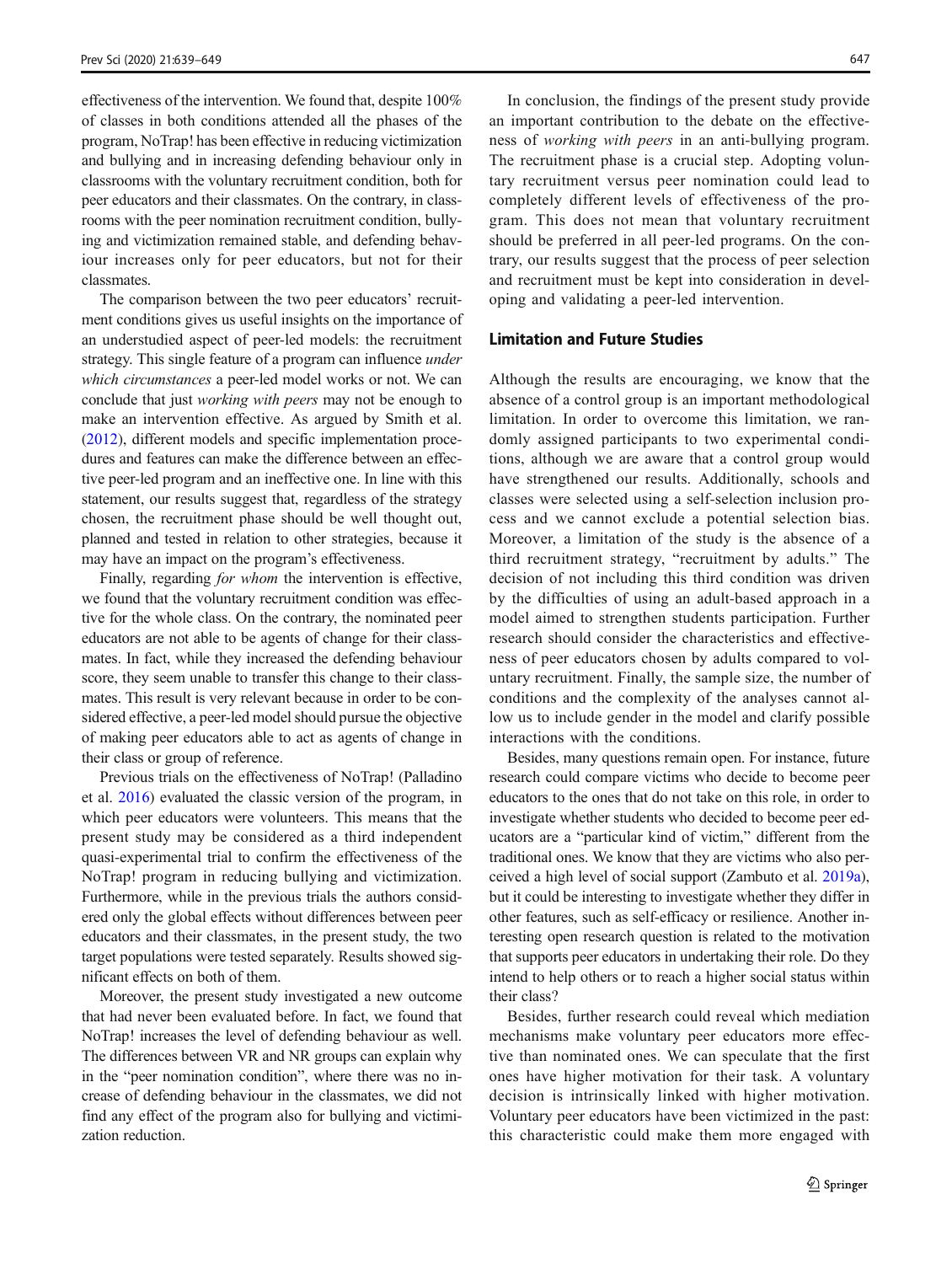<span id="page-9-0"></span>the program's aims and tasks. Thanks to their direct involvement in bullying, they could also be higher in empathy toward other victims, and more motivated to learn useful coping strategies to escape from victimization to then transfer to their classmates as well. These two mechanisms remain the basis of NoTrap!'s activities.

Another possible mediation variable may reside in the way in which voluntary peer educators are perceived by their classmates. A student who has been a victim could be seen as a reliable source of information in an antibullying program. Interviews and focus groups could be conducted with classmates in order to understand how they perceive students who voluntarily become peer educators vs the ones that are nominated for this role. On the contrary, nominated peer educators could be perceived as lacking motivation for this role and for their task. This could negatively impact their classmates' engagement in the program workshops.

In relation to our data, future studies could also investigate whether the effects of the program on bullying and victimization could be mediated or moderated by the change of defending behaviour in the whole class.

Finally, it would be interesting to test if our results about the recruitment strategy can be extended to other areas of health interventions that adopt a peer-led model.

Acknowledgments The authors are grateful to all of the students, teachers, schools and to the Regione Toscana and Fondazione Cassa di Risparmio di Firenze for their collaboration and support.

## Compliance with Ethical Standards

Conflict of Interest The authors declare that they have no conflict of interest.

Ethical Approval All procedures performed in studies involving human participants were in accordance with the ethical standards of the institutional and/or national research committee and with the 1964 Helsinki Declaration and its later amendments or comparable ethical standards. This article does not contain any studies with animals performed by any of the authors.

Informed Consent Informed consent was obtained from all individual participants included in the study, from their parents, and from the School Principal and the class council.

Open Access This article is licensed under a Creative Commons Attribution 4.0 International License, which permits use, sharing, adaptation, distribution and reproduction in any medium or format, as long as you give appropriate credit to the original author(s) and the source, provide a link to the Creative Commons licence, and indicate if changes were made. The images or other third party material in this article are included in the article's Creative Commons licence, unless indicated otherwise in a credit line to the material. If material is not included in the article's Creative Commons licence and your intended use is not permitted by statutory regulation or exceeds the permitted use, you will need to obtain permission directly from the copyright holder. To view a copy of this licence, visit <http://creativecommons.org/licenses/by/4.0/>.

# References

- Abdi, F., & Simbar, M. (2013). The peer education approach in adolescents. Narrative Review Article, 42, 1200–1206.
- Allison, K. R., & Bussey, K. (2016). Cyber-bystanding in context: a review of the literature on witnesses' responses to cyberbullying. Children and Youth Services Review, 65, 183–194.
- Bastiaensens, S., Vandebosch, H., Poels, K., Van Cleemput, K., Desmet, A., & De Bourdeaudhuij, I. (2014). Cyberbullying on social network sites. An experimental study into bystanders' behavioural intentions to help the victim or reinforce the bully. Computers in Human Behavior, 31, 259–271.
- Campbell, J. M., & Marino, C. A. (2009). Brief report: Sociometric status and behavioral characteristics of peer nominated buddies for a child with autism. Journal of Autism and Developmental Disorders, 39, 1359–1363.
- Chaux, E., Velásquez, A., Schultze-Krumbholz, A., & Scheithauer, H. (2016). Effects of the cyberbullying prevention program media heroes (Medienhelden) on traditional bullying. Aggressive Behaviour, 42, 157–155.
- Connolly, J., Josephson, W., Schnoll, J., Simkins-Strong, E., Pepler, D., MacPherson, A., … Jiang, D. (2015). Evaluation of a youth-led program for preventing bullying, sexual harassment, and dating aggression in middle schools. Journal of Early Adolescence, 35(3), 403–434.
- Convey, M. R., Dickson-Gomez, J., Weeks, M. R., & Li, J. (2010). Altruism and peer-led hiv prevention targeting heroin and cocaine users. Qualitative Health Research, 20, 1546–1557.
- Cross, D., Hall, M., Hamilton, G., Pintabona, Y., & Erceg, E. (2004). Australia: The friendly schools project. In P. K. Smith, D. Pepler, & K. Rigby (Eds.), Bullying in schools: How successful can interventions be? (pp. 187–210). Cambridge: Cambridge Press.
- Dobson, E., Beckmann, N., & Forrest, S. (2017). Educator–student communication in sex & relationship education: a comparison of teacher and peer-led interventions. Pastoral Care in Education, 35, 267– 283.
- Elledge, L. C., Cavell, T. A., Ogle, N. T., & Newgent, R. A. (2010). School-based mentoring as selective prevention for bullied children: a preliminary test. Journal of Primary Prevention, 31, 171–187.
- Flay, B. R., Biglan, A., Boruch, R. F., Castro, F. G., Gottfredson, D., Kellam, S., … Ji, P. (2005). Standards of evidence: Criteria for efficacy, effectiveness and dissemination. Prevention Science, 6(3), 151–175.
- Fonagy, P., Twemlow, S. W., Vernberg, E. M., Nelson, J. M., Dill, E. J., Little, T. D., & Sargent, J. A. (2009). A cluster randomized controlled trial of child-focused psychiatric consultation and a school systems-focused intervention to reduce aggression. Journal of Child Psychology and Psychiatry, 50, 607–616.
- Gaffney, H., Farrington, D. P., Espelage, D. L., & Ttofi, M. M. (2019a). Are cyberbullying intervention and prevention programs effective? A systematic and meta-analytical review. Aggression and Violent Behavior, 45, 134–153.
- Gaffney, H., Ttofi, M. M., & Farrington, D. P. (2019b). Evaluating the effectiveness of school-bullying prevention programs: an updated meta-analytical review. Aggression and Violent Behavior, 45, 111– 133.
- Gottfredson, D. C., Cook, T. D., Gardner, F. E. M., Gorman-Smith, D., Howe, G. W., Sandler, I. N., & Zafft, K. M. (2015). Standards of evidence for efficacy, effectiveness, and scale-up research in prevention science: Next generation. Prevention Science, 16, 893–926.
- Houlston, C., & Smith, P. K. (2009). The impact of a peer counselling scheme to address bullying in an all-girl London secondary school: a short-term longitudinal study. British Journal of Educational Psychology, 79, 69–86.